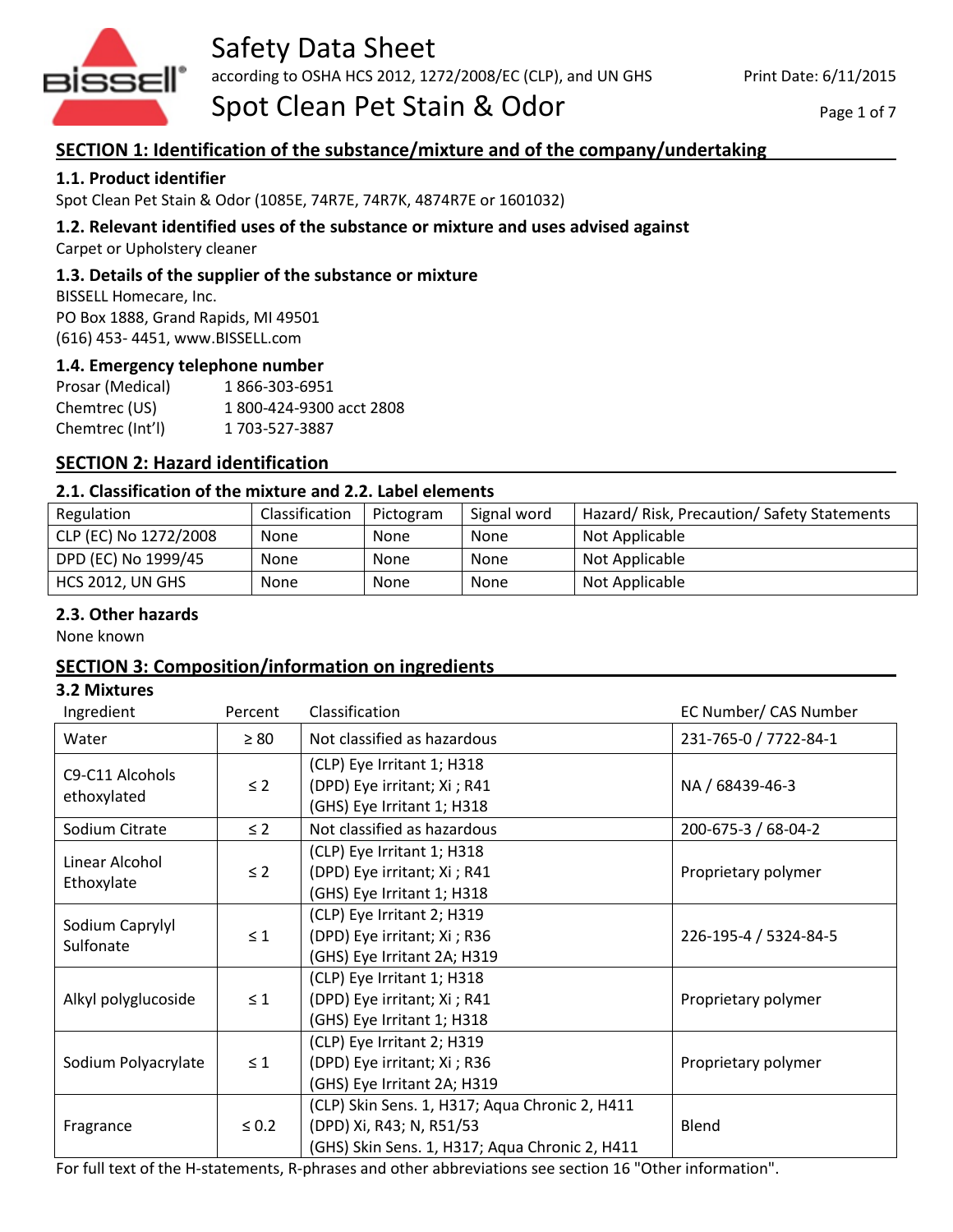

## **SECTION 4: First aid measures**

## **4.1. Description of first aid measures**

Inhalation: remove person to fresh air. If you are concerned, get medical advice.

Skin contact: wash with soap and water. If you are concerned, get medical advice.

Eye contact: flush with large amounts of water. Remove contact lenses if easy to do. Continue rinsing. If signs/symptoms persist, get medical attention.

If swallowed: rinse mouth, drink 1-2 glasses of water, do not induce vomiting. If you are concerned, get medical advice. Never give anything by mouth to an unconscious person.

## **4.2. Most important symptoms and effects, both acute and delayed**

See Section 11.1 Information on toxicological effects

**4.3. Indication of any immediate medical attention and special treatment required** Not applicable

## **SECTION 5: Fire-fighting measures**

### **5.1. Extinguishing media**

Non-combustible. Use a fire fighting agent suitable for surrounding fire.

## **5.2. Special hazards arising from the substance or mixture**

None inherent in this product. Hazardous decomposition during combustion: carbon monoxide, carbon dioxide, irritant vapors or gases and oxides of sulphur.

### **5.3. Advice for fire-fighters**

No special protective actions for fire-fighters are anticipated.

## **SECTION 6: Accidental release measures**

## **6.1. Personal precautions, protective equipment and emergency procedures**

Avoid contact with skin and eyes.

#### **6.2. Environmental precautions**

Do not empty into drains / surface water / ground water

## **6.3. Methods and material for containment and cleaning up**

Remove with liquid-absorbing material (sand, peat, sawdust). Wash away residue with plenty of water. Dispose of contaminated material as waste according to Chapter 13.

#### **6.4. Reference to other sections**

Refer to Section 8 and Section 13 for more information

## **SECTION 7: Handling and storage**

## **7.1. Precautions for safe handling**

Avoid skin and eye contact. See advice in chapter 8

## **7.2. Conditions for safe storage including any incompatibilities**

## **7.3. Specific end use(s)**

See information in Section 7.1 and 7.2 for handling and storage recommendations. See Section 8 for exposure controls and personal protection recommendations.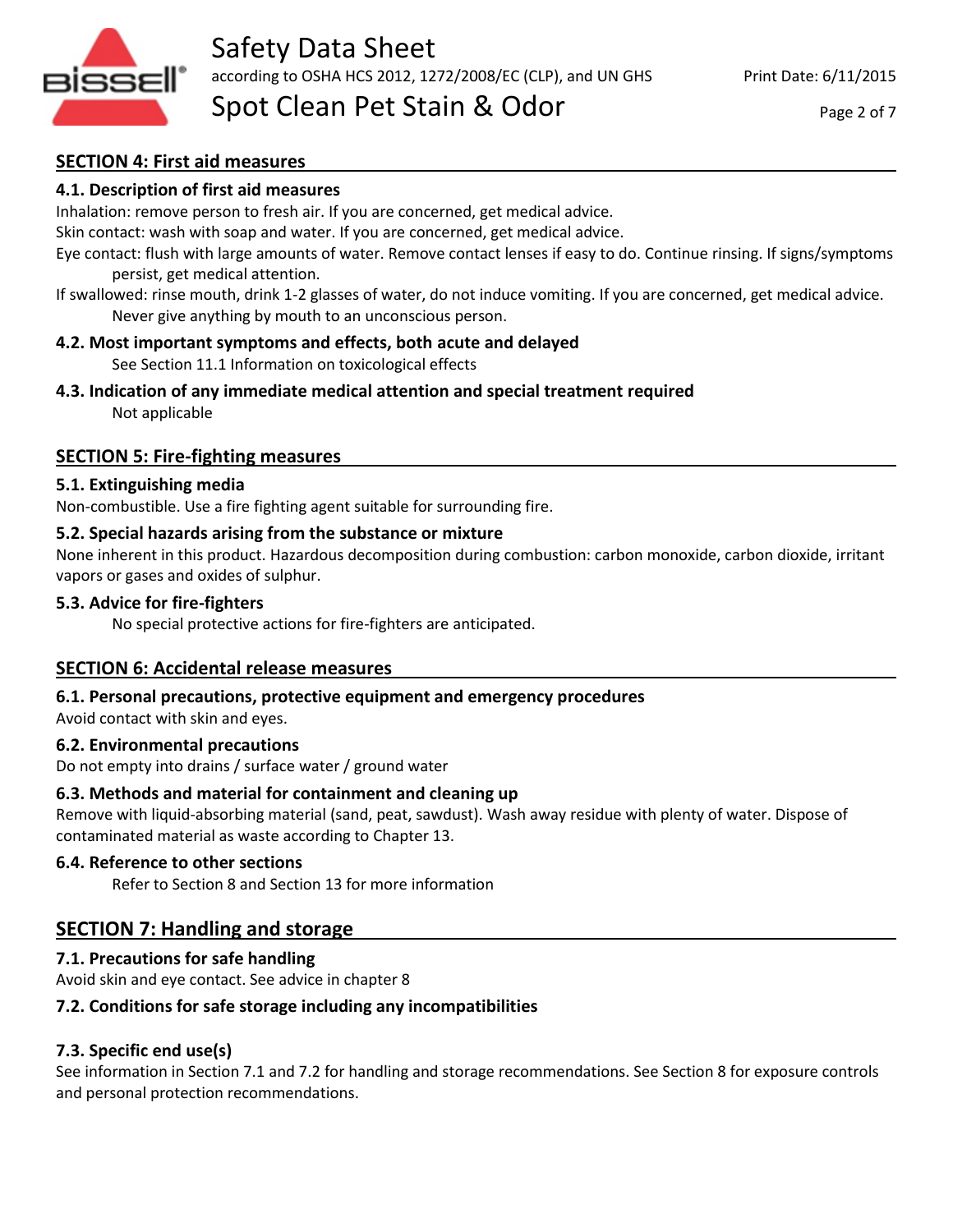

Page 3 of 7

## **SECTION 8: Exposure controls/personal protection**

## **8.1 Control parameters**

Occupational exposure limits

If a component is disclosed in section 3 but does not appear in the table below, an occupational exposure limit is not available for the component.

Ingredient CAS Number Agency Limit type Additional comments

none

UK HSC : UK Health and Safety Commission TWA: Time-Weighted-Average STEL: Short Term Exposure Limit CEIL: Ceiling

Biological limit values: No biological limit values exist for any of the components listed in Section 3

## **SECTION 8: Exposure controls/personal protection, continued**

#### **8.2. Exposure controls**

### **8.2.1. Engineering controls**

Use general dilution ventilation and/or local exhaust ventilation to control airborne exposures to below relevant Exposure Limits and/or control dust/fume/gas/mist/vapours/spray.

## **8.2.2. Personal protective equipment (PPE)**

Eye/face protection None required. Skin/hand protection None required Respiratory protection None required

## **SECTION 9: Physical and chemical properties**

## **9.1. Information on basic physical and chemical properties**

| Appearance                      | Clear, light-straw liquid |
|---------------------------------|---------------------------|
| Physical state                  | Liquid                    |
| Odor                            | Pleasant                  |
| Odor Threshold                  | $> 50$ mg/ m3             |
| рH                              | $7.7 - 8.7$               |
| Flash Point                     | Not flammable             |
| <b>Melting Point/Range</b>      | Not applicable            |
| Freezing point                  | 0°C, 32°F                 |
| <b>Boiling Point/Range</b>      | 100 °C, 212°F             |
| <b>Autoignition Temperature</b> | None                      |
| Flammability Limits in Air      | Not flammable             |
| <b>Explosive properties</b>     | Not explosive             |

| Oxidizing properties    | Not oxidizing according to<br>Regulation (CE) No<br>1272/2008 |
|-------------------------|---------------------------------------------------------------|
| Vapor pressure          | $<$ 17.5 mmHg @ 20°C                                          |
| Vapor density           | No information available                                      |
| Density                 | 1.0 g/mL @ 20 °C                                              |
| Partition coefficient   | $<$ 1 K <sub>ow</sub>                                         |
| Water solubility        | Completely Soluble@20 °C                                      |
| Viscosity               | $< 20$ cP @ 20C                                               |
| <b>Evaporation rate</b> | $>1$ (BuAc = 1)                                               |
| Decomposition           | None                                                          |

## **9.2. Other information**

Volatile organic compounds (VOC) 0 g/l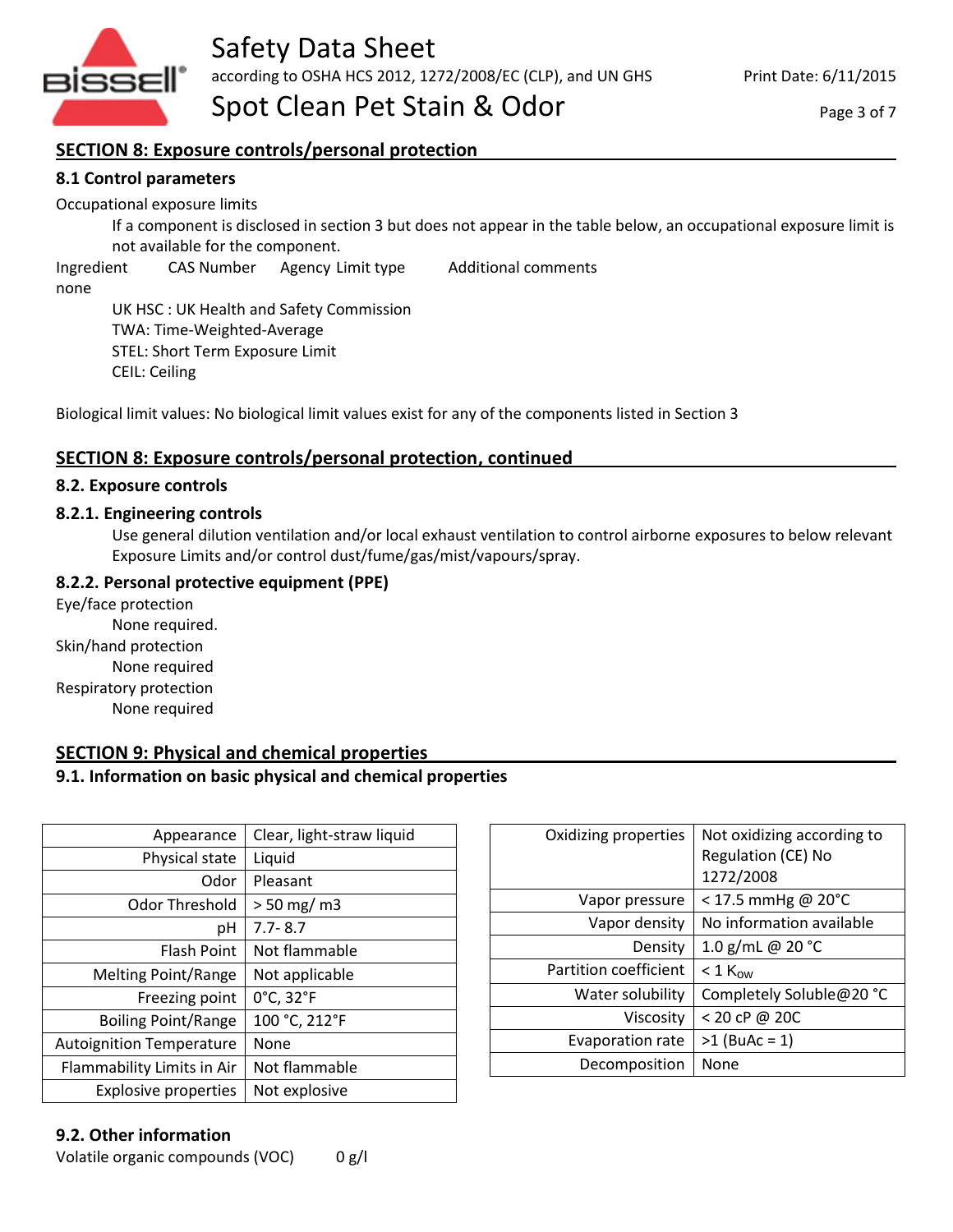

according to OSHA HCS 2012, 1272/2008/EC (CLP), and UN GHS

Spot Clean Pet Stain & Odor

## **SECTION 10: Stability and reactivity**

## **10.1 Reactivity**

Stable under normal conditions

### **10.2 Chemical stability**

Stable

### **10.3 Possibility of hazardous reactions**

No dangerous reaction known under conditions of normal use

#### **10.4 Conditions to avoid**

Heat

#### **10.5 Incompatible materials**

Reducing agents, strong acids, strong oxidizing agents

#### **10.6 Hazardous decomposition products**

None known. Refer to section 5.2 for hazardous decomposition products during combustion.

## **SECTION 11: Toxicological information**

### **11.1 Information on Toxicological effects**

Information given is based on product testing, and/or similar products, and/or components CMR effects: Not expected to be carcinogenic. Not considered a mutagenic hazard. No toxicity to reproduction Acute oral toxicity: LD50:> 2000 - 5000 mg / kg Species: rat Acute inhalation toxicity: LC50:> 20 mg / l Acute dermal toxicity: LD50:> 2000 - 5000 mg / kg Skin: Result: Not irritating. Eye irritation: Result: Causes serious eye irritation. Sensitization: Not expected to be a sensitizer

Toxicity Repeated dose: Not expected to be a hazard.

Target organ toxicity - repeated exposure: Not expected to be a hazard.

## **SECTION 12: Ecological information**

#### **12.1. Toxicity**

|                    | Toxicity to fish: LC50:> 100-1000 mg / l, Exposure time: 96 h                                                                                                                                      |
|--------------------|----------------------------------------------------------------------------------------------------------------------------------------------------------------------------------------------------|
|                    | Species: Fish                                                                                                                                                                                      |
|                    | Toxicity to daphnia and other invertebrates that live in water:                                                                                                                                    |
|                    | EC50:> 100 to 1000 mg / l, exposure time: 48 h                                                                                                                                                     |
|                    | Species: Daphnia magna, the value is estimated from tests on similar products.                                                                                                                     |
| Toxicity to algae: | EC50:> 100 to 1000 mg / l, Exposure time: 72 h                                                                                                                                                     |
|                    | Species: algae, the value is estimated from tests on similar products.                                                                                                                             |
|                    | 12.2. Persistence and degradability                                                                                                                                                                |
| Biodegradability:  | Result: According to the results of tests of biodegradability this product is considered as being<br>readily biodegradable. > 60%, Method: OECD Guide- line 301 D - Ready Biodegradability: Closed |

## Bottle Test

#### **12.3. Bioaccumulative potential**

Bioaccumulation: No accumulation expected

#### **12.4. Mobility in soil**

If the product enters soil, one or more constituents will or may be mobile and may contaminate groundwater.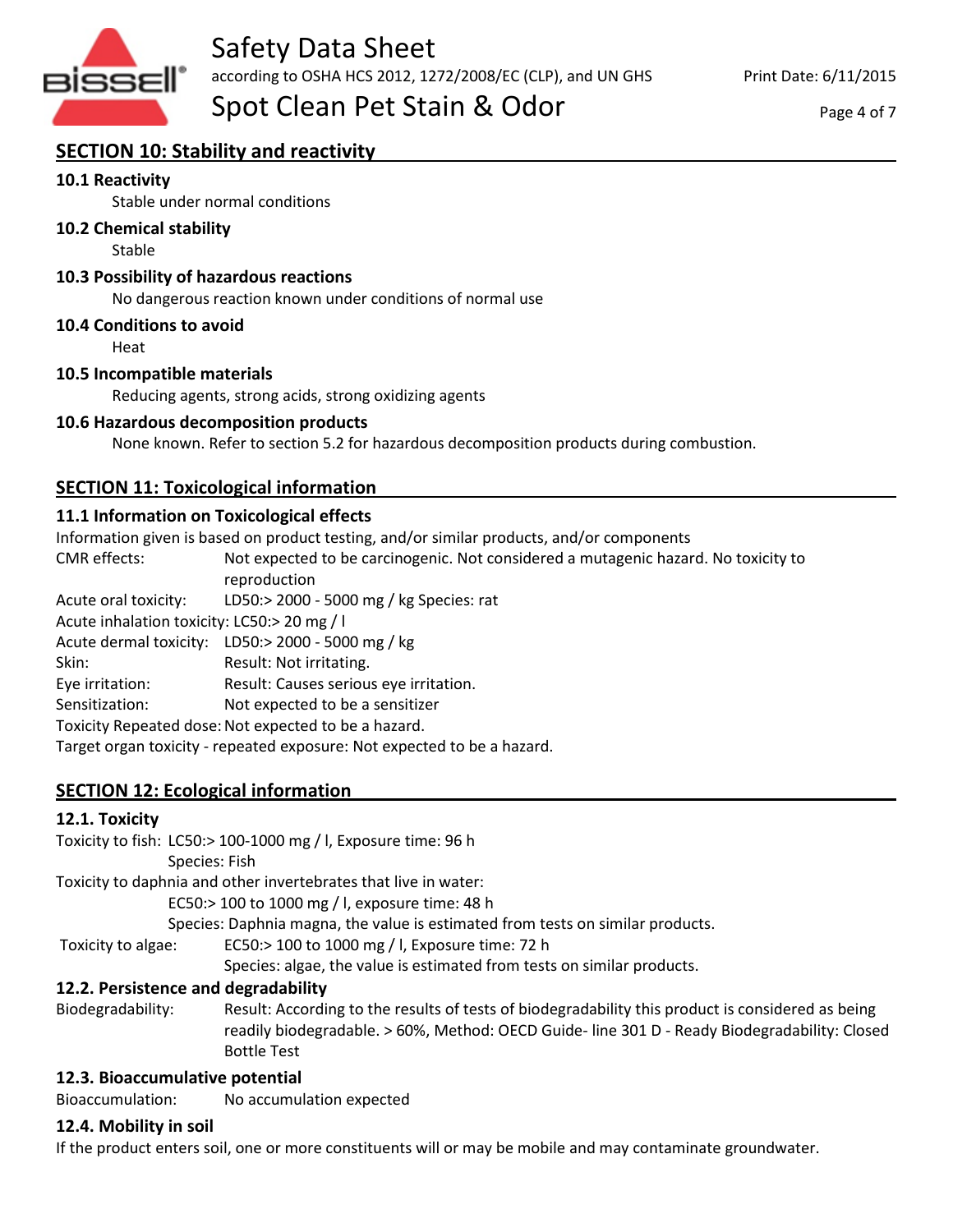

## **SECTION 12: Ecological information, continued**

## **12.5. Results of the PBT and vPvB assessment**

Results of PBT assessment: This substance does not meet the Persistent, Bioaccumulative and Toxic (PBT), very Persistent and very Bioaccumulative (vPvB) criteria.

## **12.6. Other adverse effects**

No data available

## **SECTION 13: Disposal considerations**

Waste from residues / unused products:

The concentrated contents or contaminated packaging should be disposed of by a certified handler or according to the site permit. Release of waste to sewers is discouraged. Small amounts may be diluted with plenty of water and washed away. Dispose of bigger amounts in accordance with Local Authority requirements The cleaned packaging material is suitable for energy recovery or recycling in line with local legislation. Discharge used solutions to drain

European Waste Catalogue: 20 01 30 - detergents other than those mentioned in 20 01 29.

Empty packaging Recommendation: Non contaminated packagings may be recycled. Recommended cleansing agents: Water

## **SECTION 14: Transportation information**

ADR: Not hazardous for transport. IMDG: Not hazardous for transport. IATA: Not hazardous for transport RID: Not hazardous for transport DOT: Not hazardous for transport

## **SECTION 15: Regulatory information**

**15.1. Safety, health and environmental regulations/legislation specific for the substance or mixture**

Workplace Exposure Limits EH40. Commission Directive 2000/39/EC - indicative occupational exposure limit values

Regulation (EC) No 1272/2008 Regulation on the Classification, Labeling and Packaging of Substances and Mixtures (as amended).

Regulation (EC) No 1907/2006 Registration, Evaluation, Authorization and Restriction of Chemicals (as amended). Authorisations (Title VII Regulation 1907/2006) No specific authorisations are noted for this product. Restrictions (Title VIII Regulation 1907/2006) No specific restrictions of use are noted for this product.

Directive 1999/45/EC Dangerous Preparations Directive

Detergent Regulation 648/2004/EC

Water hazard classification (Germany): WGK 1 water pollutant (Self-assessment) slightly hazardous to water

Global inventory/ Notification status

CH INV: Y (positive listing) The composition contains a polymer. The monomers of this polymer has been noted.

US.TSCA: Y (positive listing) All chemical substances in this product are either listed in TSCA inventory list or are in accordance with exceptions TSCA inventory list

- DSL: Y (positive listing) All components of this product are on the Canadian DSL list.
- AICS: Y (positive listing) Compliance with the inventory
- NZIoC: N (Negative listing) Compliance with the inventory
- ENCS: N (Negative listing) Not in compliance with the inventory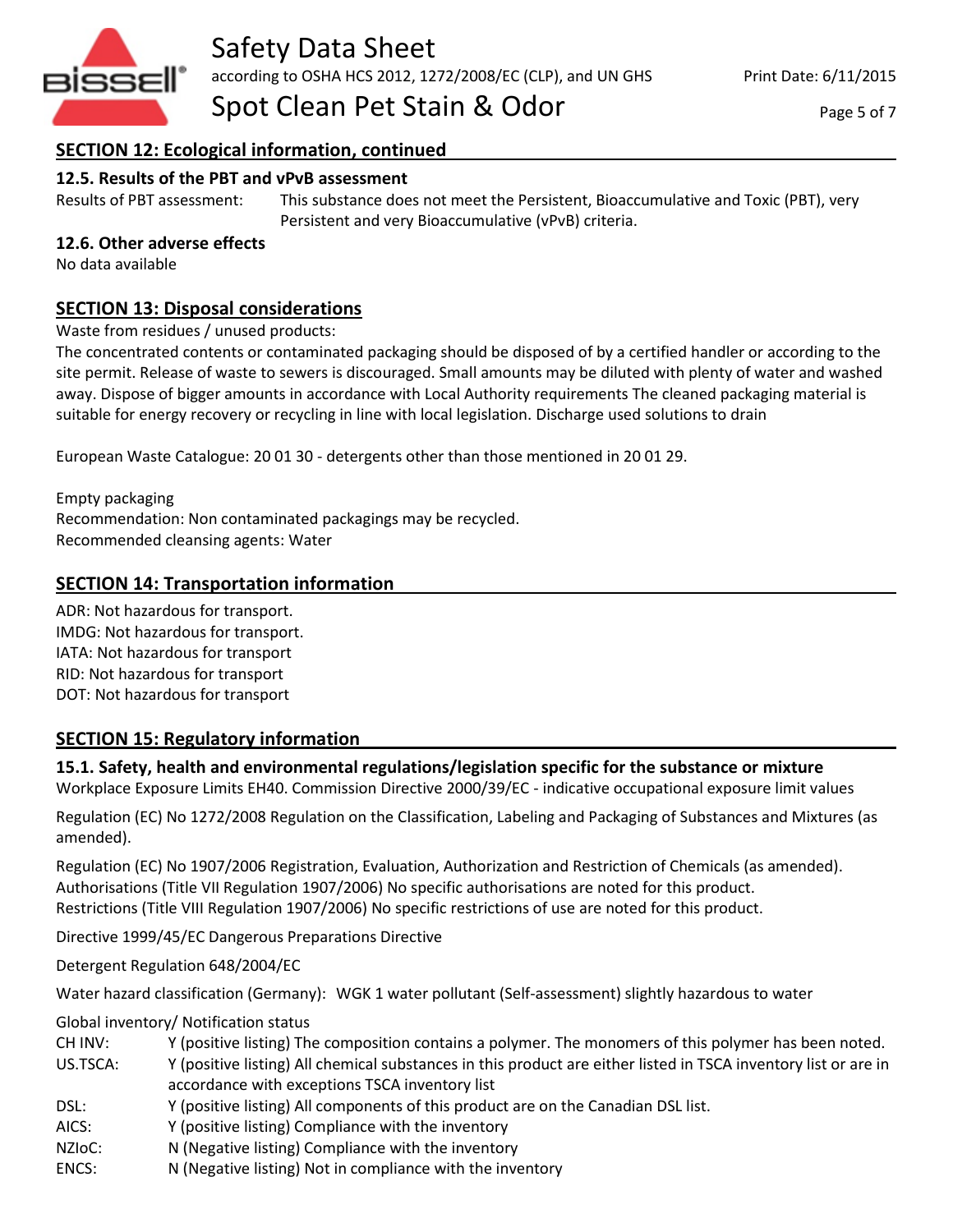

Print Date: 6/11/2015

Page 6 of 7

# **SECTION 15: Regulatory information, continued**

- Global inventory/ Notification status, continued
- ISHL: N (Negative listing) Not in compliance with the inventory
- KECI: Y (positive listing) Compliance with the inventory
- PICCS: Y (positive listing) Compliance with the inventory
- IECSC: Y (positive listing) Compliance with the inventory

For explanation of abbreviations, see chapter 16.

## **15.2. Chemical Safety Assessment**

A Chemical Safety Assessment is not required for this mixture

## **SECTION 16: Other information**

The labeling of the product is indicated in Section 2. The full text of all abbreviations indicated by codes in this safety data sheet are as follows:

According to directive No 67/548/EEC

R22 Harmful if swallowed.

R35 Causes severe burns.

R36 Irritating to eyes.

R41 Risk of serious damage to eyes

R43 May cause sensitization by skin contact

R50 Very toxic to aquatic organisms.

R51/53 Toxic to aquatic organisms, may cause long-term adverse effects in the aquatic environment

According to regulation (EC) No 1272/2008

H290 May be corrosive to metals.

H302 Harmful if swallowed.

H314 Causes severe skin burns and eye damage.

H318 Causes serious eye damage

H319 Causes serious eye irritation.

H400 Very toxic to aquatic life.

H411 Toxic to aquatic life with long lasting effects

Abbreviations

| CH INV |  |  |  | Switzerland. New notified guest substances and preparations Declared |  |
|--------|--|--|--|----------------------------------------------------------------------|--|
|--------|--|--|--|----------------------------------------------------------------------|--|

US.TSCA United States TSCA Inventory

DSL Canadian Domestic Substances List (DSL)

- AICS Australia Inventory of Chemical Substances (AICS)
- NZIoC New Zealand. Inventory of Chemical Substances
- ENCS Japan. ENCS Existing and New Chemical Substances Inventory
- ISHL Japan. ISHL Inventory of Chemical Substances (METI)
- KECI Korea. Korean Exisiting Chemicals Inventory (KECI)
- PICCS Philippines Inventory of Chemicals and Chemical Substances (PICCS)
- IECSC China Inventory of Existing Chemical Substances in China (IECSC)

UK HSC : UK Health and Safety Commission

ADR European Agreement concerning the International Carriage of Dangerous Goods by Road

DOT Department of Transportation

IATA International Air Transport Association

IMDG International Maritime Code for Dangerous Goods

## **SECTION 16: Other information, continued**